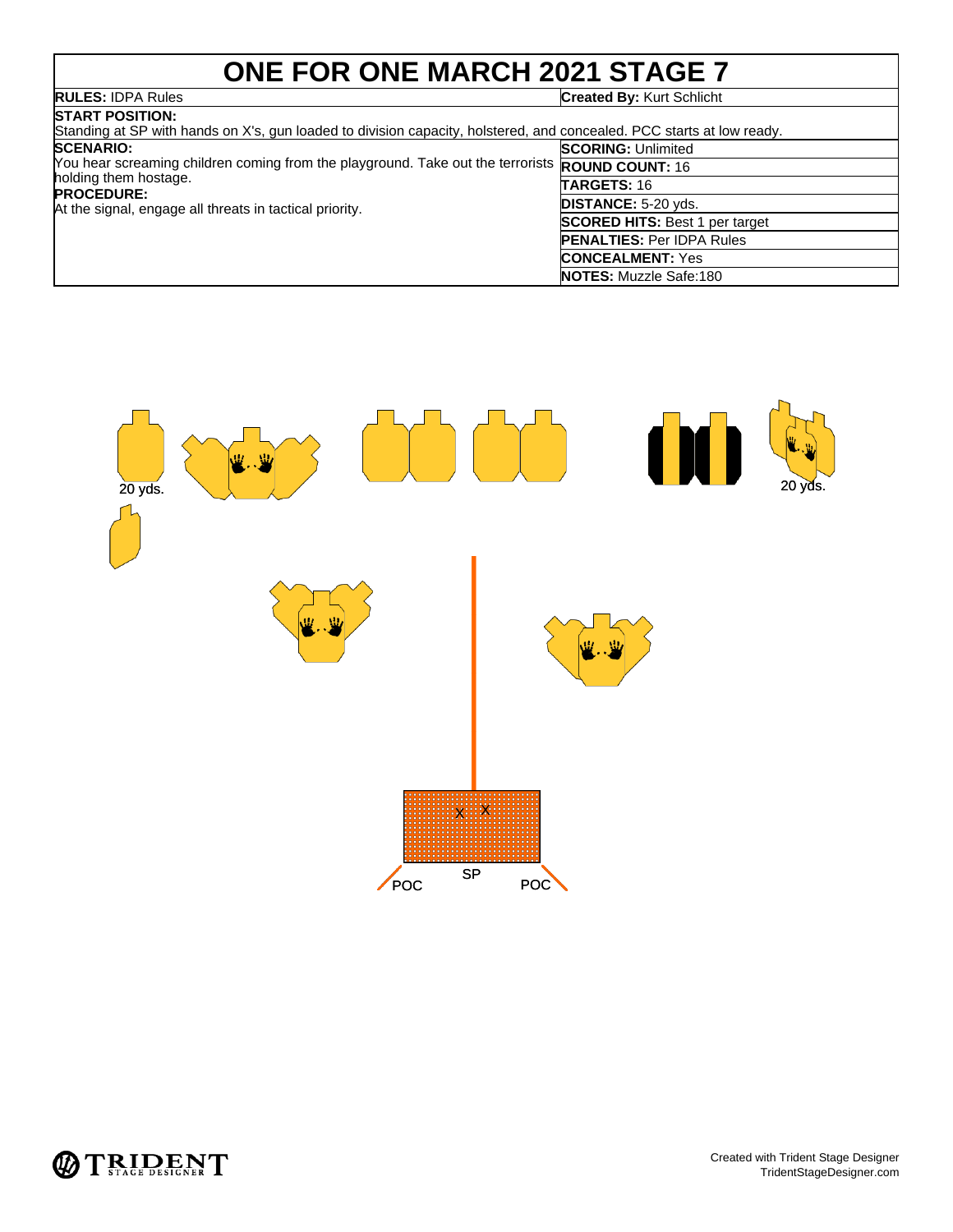# **HOTDOG MARCH 2021 STAGE 6**

## **RULES:** IDPA Rules **Created By:** Kurt Schlicht

| <b>ISTART POSITION:</b><br>Standing at SP, hands relaxed at sides, gun loaded to division capacity, holstered, and concealed. PCC starts at low ready. |                                                         |
|--------------------------------------------------------------------------------------------------------------------------------------------------------|---------------------------------------------------------|
| <b>SCENARIO:</b>                                                                                                                                       | <b>SCORING: Unlimited</b>                               |
| While waiting patiently for your street vendor hotdog with "the works", antifa                                                                         | <b>ROUND COUNT: 14</b>                                  |
| snowflake vegans try to overpower you. Stop the madness!<br><b>PROCEDURE:</b><br>At the signal, engage all threats in tactical priority.               | <b>TARGETS: 8</b>                                       |
|                                                                                                                                                        | <b>DISTANCE:</b> $5 - 12yds$ .                          |
|                                                                                                                                                        | <b>SCORED HITS:</b> Best 2 per target, steel must fall. |
|                                                                                                                                                        | <b>PENALTIES: Per IDPA Rules</b>                        |
|                                                                                                                                                        | <b>CONCEALMENT: Yes</b>                                 |
|                                                                                                                                                        |                                                         |



**NOTES:** Muzzle Safe:180

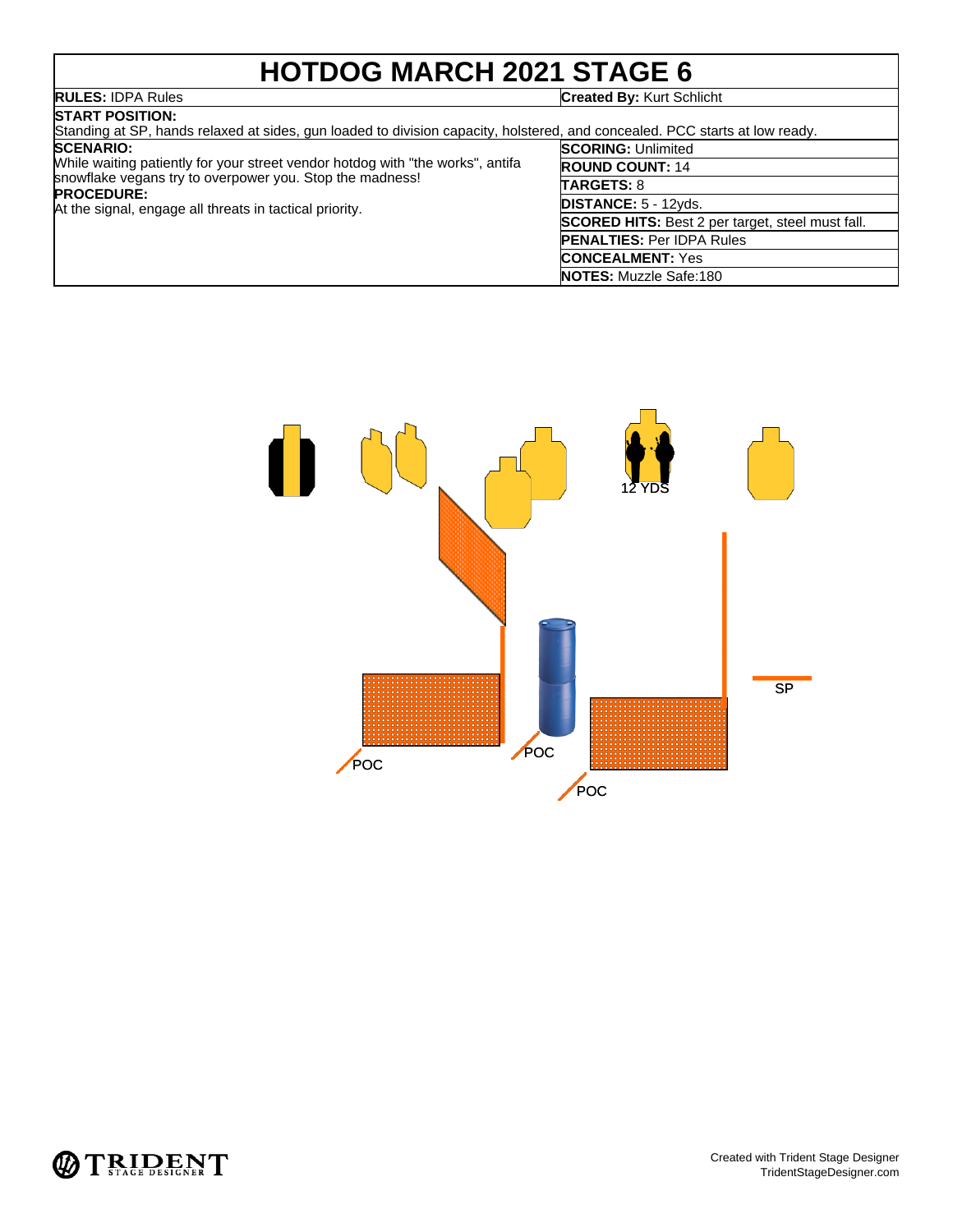# **TYPICAL HOME INVASION MARCH 2021 STAGE 5**

## **START POSITION:**

**RULES:** IDPA Rules **Created By:** Kurt Schlicht

### Seated at the table, hands on knees, gun unloaded, chamber closed, triggerguard over the X laying on the table, muzzle in a safe direction (less than the 180), one loading device on the table, all other loading devices stowed on your person. PCC starts with rifle in same condition and position.

| <b>SCENARIO:</b><br>While maintaining your high speed wireless protection device, unfortunate home<br>invaders discover that you are not one of the sheep. Sheepdogem!<br><b>PROCEDURE:</b><br>At the signal, engage all threats in tactical priority. | <b>SCORING: Unlimited</b>             |
|--------------------------------------------------------------------------------------------------------------------------------------------------------------------------------------------------------------------------------------------------------|---------------------------------------|
|                                                                                                                                                                                                                                                        | <b>ROUND COUNT: 14</b>                |
|                                                                                                                                                                                                                                                        | <b>TARGETS: 7</b>                     |
|                                                                                                                                                                                                                                                        | <b>DISTANCE: 3-15 yds.</b>            |
|                                                                                                                                                                                                                                                        | <b>SCORED HITS: Best 2 per target</b> |
|                                                                                                                                                                                                                                                        | <b>PENALTIES: Per IDPA Rules</b>      |
|                                                                                                                                                                                                                                                        | <b>CONCEALMENT: No</b>                |
|                                                                                                                                                                                                                                                        | <b>NOTES:</b> Muzzle Safe:180         |



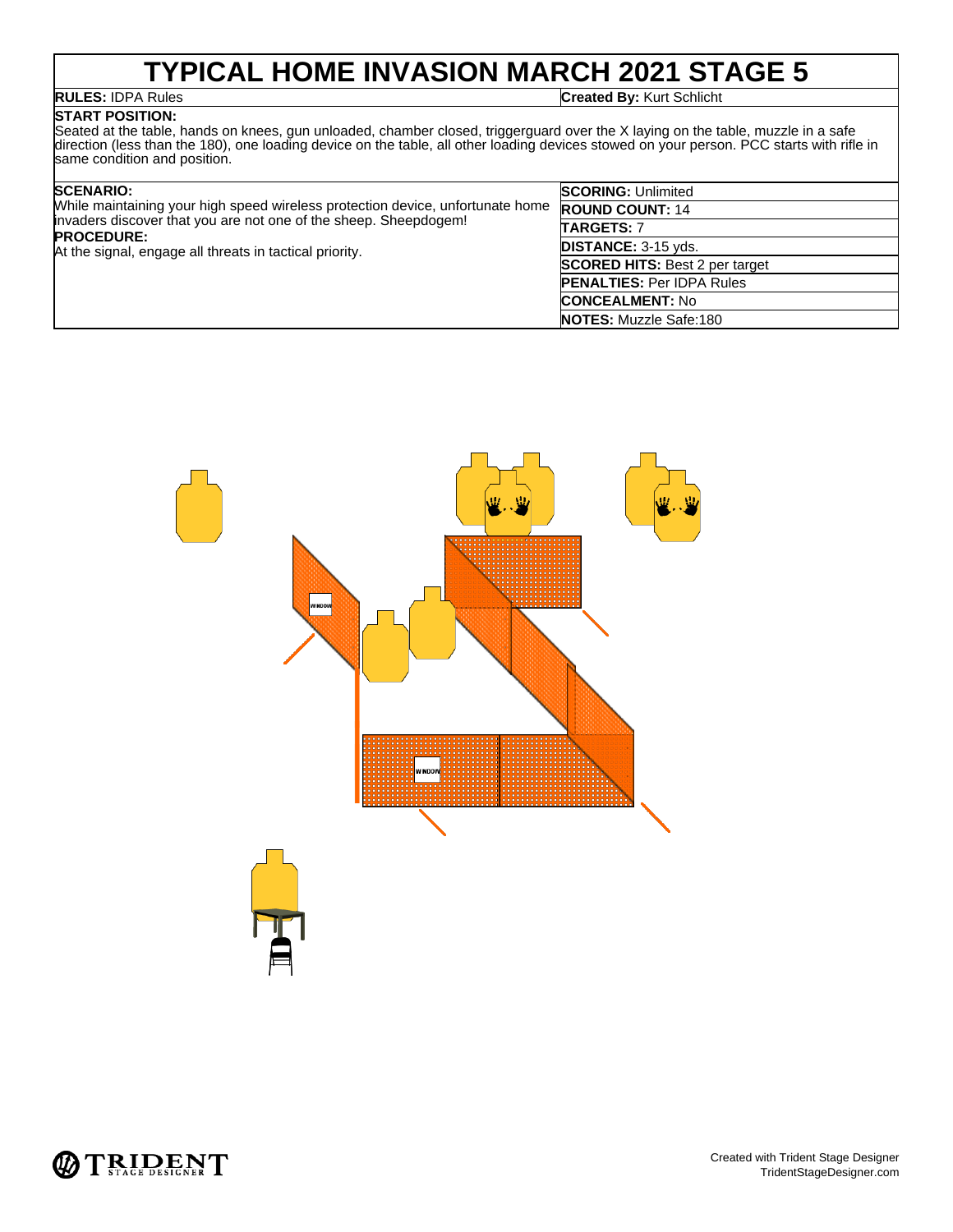# **PEEKABOO MARCH 2021 STAGE 4**

## **RULES:** IDPA Rules **Created By:** Kurt Schlicht

| <b>START POSITION:</b>                                                                                                                                                            |                                       |
|-----------------------------------------------------------------------------------------------------------------------------------------------------------------------------------|---------------------------------------|
| Sitting on the park bench at SP, hands on knees, gun loaded to division capacity, holstered and concealed. PCC starts at low ready.                                               |                                       |
| <b>SCENARIO:</b>                                                                                                                                                                  | <b>SCORING: Unlimited</b>             |
| You are enjoying a relaxing time at the park when it all breaks loose. Get<br>vourself to safety.<br><b>PROCEDURE:</b><br>At the signal, engage all threats in tactical priority. | <b>ROUND COUNT: 14</b>                |
|                                                                                                                                                                                   | TARGETS: 7                            |
|                                                                                                                                                                                   | <b>DISTANCE: 3-7 yds.</b>             |
|                                                                                                                                                                                   | <b>SCORED HITS: Best 2 per target</b> |
|                                                                                                                                                                                   | <b>PENALTIES: Per IDPA Rules</b>      |
|                                                                                                                                                                                   | <b>CONCEALMENT: Yes</b>               |
|                                                                                                                                                                                   | <b>NOTES:</b> Muzzle Safe:180         |



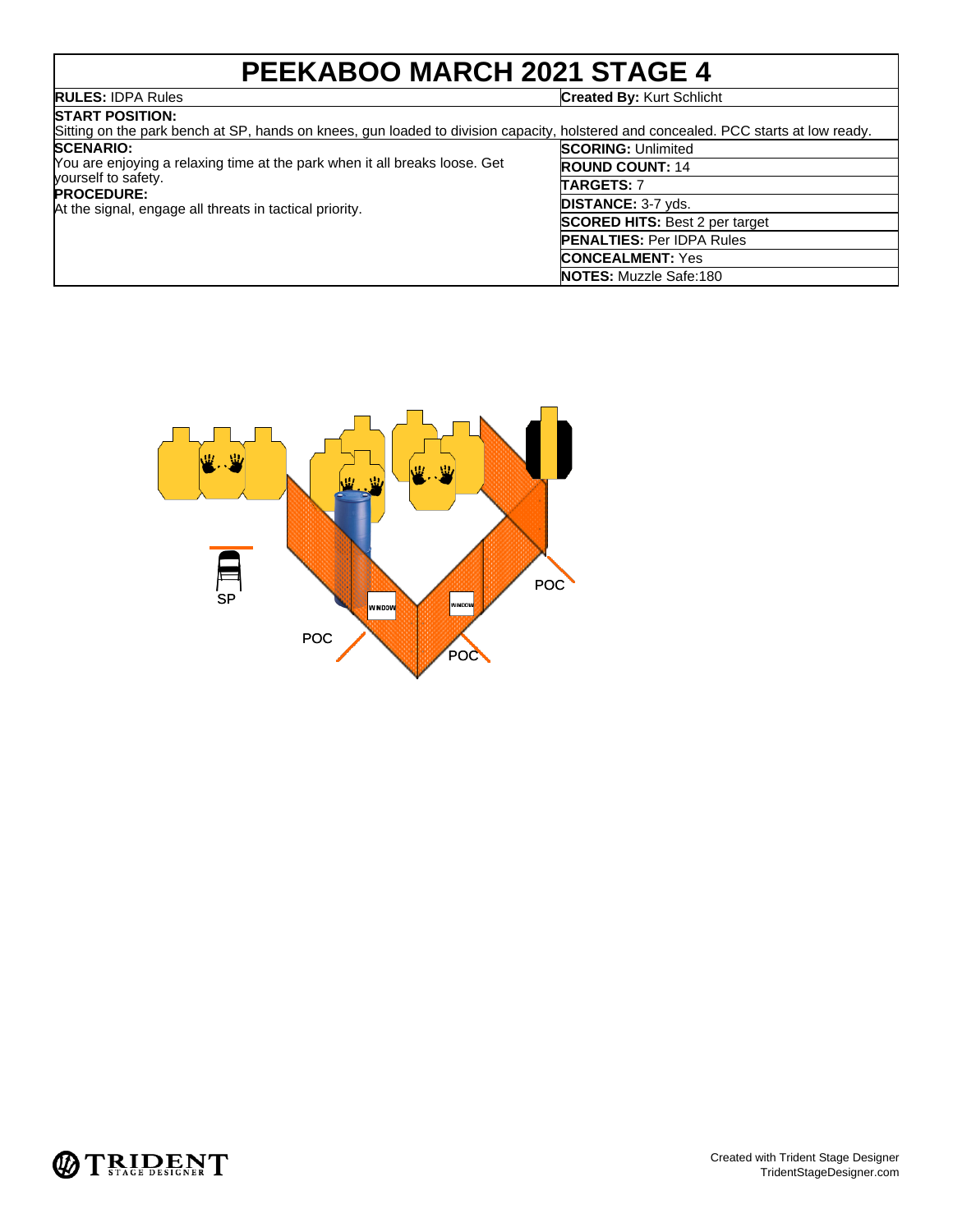# **SCHOOL RESCUE MARCH 2021 STAGE 3**

**RULES:** IDPA Rules **Created By:** Kurt Schlicht

## **START POSITION:**

Standing at SP with one foot touching the line, hands relaxed st sides, gun loaded to division capacity, holstered, and concealed. PCC starts at low ready.

## **SCENARIO:**

| You are on duty as the school safety officer when bad things begin to happen.<br>Instead of being a coward and hiding, you take action to save the day. | <b>ROU</b><br><b>TAR</b> |
|---------------------------------------------------------------------------------------------------------------------------------------------------------|--------------------------|
| <b>PROCEDURE:</b><br>At the signal, engage all treats in tactical priority.                                                                             | <b>DIST</b>              |
|                                                                                                                                                         | <b>SCO</b>               |
|                                                                                                                                                         | <b>PEN</b>               |

| <b>SCORING: Unlimited</b>             |
|---------------------------------------|
| <b>ROUND COUNT: 16</b>                |
| <b>TARGETS: 8</b>                     |
| DISTANCE: 5 - 10yds.                  |
| <b>SCORED HITS: Best 2 per target</b> |
| <b>PENALTIES: Per IDPA Rules</b>      |
| <b>CONCEALMENT: Yes</b>               |
| <b>NOTES: Muzzle Safe:180</b>         |



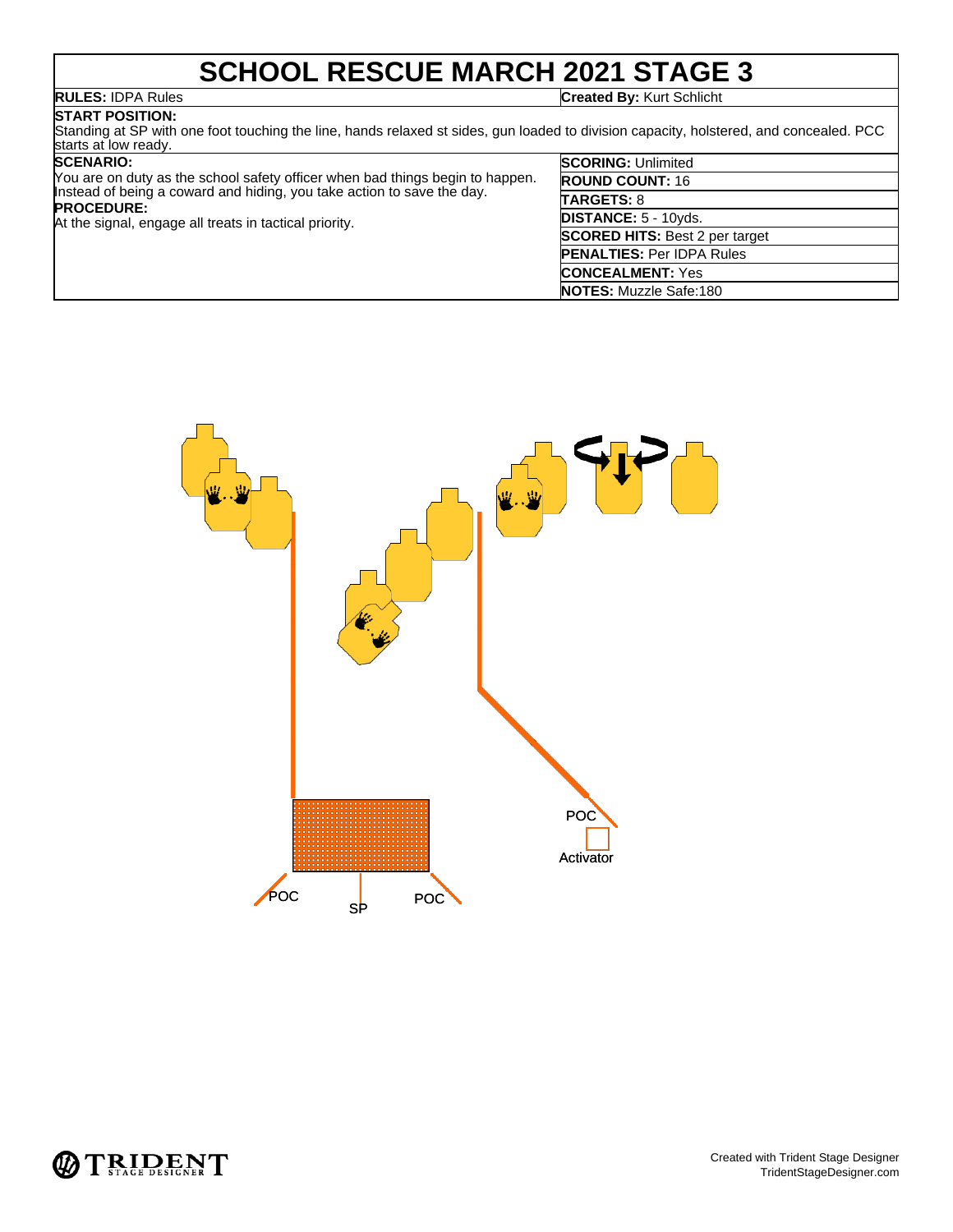# **OFFICE OUTREACH MARCH 2021 STAGE 2**

**RULES:** IDPA Rules **Created By:** Kurt Schlicht

### **START POSITION:** Seated in the chair at SP, hands on X's, gun loaded to division capacity, holstered, and concealed. PCC starts with rifle on the table pointing down range.

## **SCENARIO:**

| <b>SCENARIO:</b><br>You are diligently working in your office when domestic terrorists invade. Take<br>acton.<br><b>PROCEDURE:</b><br>At the signal, engage all threats in tactical priority. | <b>SCORING: Unlimited</b>             |
|-----------------------------------------------------------------------------------------------------------------------------------------------------------------------------------------------|---------------------------------------|
|                                                                                                                                                                                               | <b>ROUND COUNT: 16</b>                |
|                                                                                                                                                                                               | <b>TARGETS: 8</b>                     |
|                                                                                                                                                                                               | <b>DISTANCE: 3-7 yds.</b>             |
|                                                                                                                                                                                               | <b>SCORED HITS: Best 2 per target</b> |
|                                                                                                                                                                                               | <b>PENALTIES: Per IDPA Rules</b>      |
|                                                                                                                                                                                               | <b>CONCEALMENT: Yes</b>               |
|                                                                                                                                                                                               | <b>NOTES: Muzzle Safe:180</b>         |